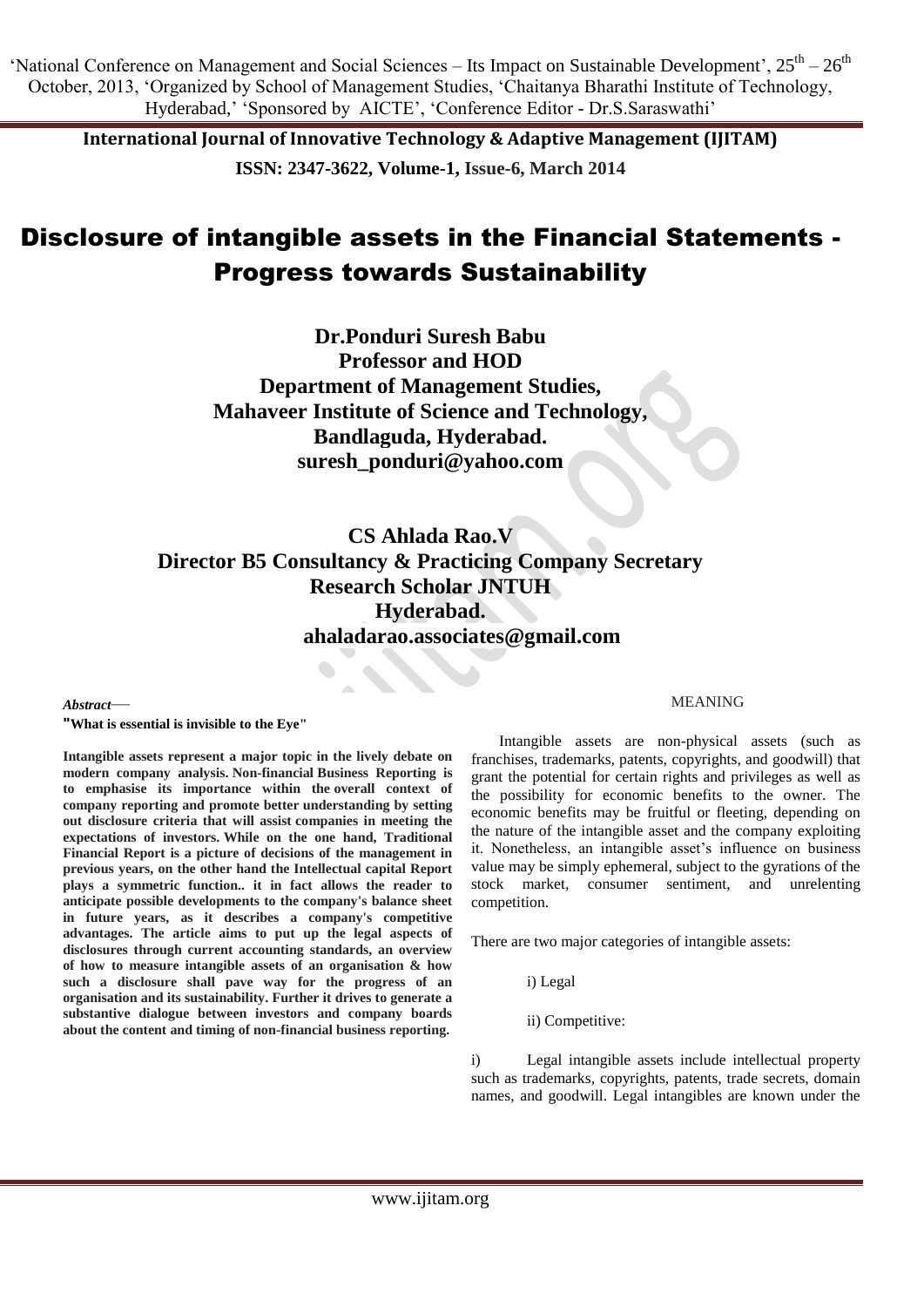'National Conference on Management and Social Sciences – Its Impact on Sustainable Development', 25<sup>th</sup> – 26th October, 2013, ‗Organized by School of Management Studies, ‗Chaitanya Bharathi Institute of Technology, Hyderabad,' 'Sponsored by AICTE', 'Conference Editor - Dr.S.Saraswathi'

### **International Journal of Innovative Technology & Adaptive Management (IJITAM) ISSN: 2347-3622, Volume-1, Issue-6, March 2014**

generic term intellectual property. Legal Intangible generate legal property rights defensible in a court of law.

ii) Competitive intangibles include such things as institutional knowledge, distribution channels, or human capital. Often intangible assets can be far more valuable than physical assets — for example, the brand names of a major consumer product company.

Intellectual property (IP) is a legal concept which refers to creations of the mind for which exclusive rights are recognized. Under intellectual property law, owners are granted certain exclusive rights to a variety of intangible assets, such as musical, literary, and artistic works; discoveries and inventions; and words, phrases, symbols, and designs.

Intellectual property ("IP") in general

3 broad categories:

- Research and development
- Patents, copyrights, brand names, trade secrets, trademarks, franchises, concessions, operating right or right of use
- Computer software (developed internally or acquired from a third party)

Intangible assets have become an integral part of value-creating process for any company. This necessitates its external communication to various interested parties like shareholders, investors etc. The dearth of literature on the subject in the Indian context and the ever increasing significance of intangible assets in the Indian corporate sector motivated the researchers to carry out this study. Accordingly, the objective of this study is to determine the disclosure requirement of intangible assets, methodoloy of identification of intangible assets and extent of intangible asset disclosure by Indian companies for the year 2011-12

### OBJECTIVE

The growth of Indian economy from production to knowledge podium has lead to increasing investments in intangible assets by the companies. In such knowledge-driven global marketplace, intangible assets such as intellectual property, brands, goodwill, customer relationship, customer satisfaction and talent hold much more value than tangible 'visible' assets such as capital, land, buildings, machinery etc.

### CONNECTION BETWEEN SUSTAINABLE DEVELOPMENT AND INTANGIBLE ASSETS

We see sustainability and intangible assets as two sides of the same coin: intangible assets require a focus on sustainability; whilst sustainability requires the propagation and use of intangible assets.

The intangible aspects as important for a sustainable development. In consequence, sustainable competitive advantage is a central point, if not to say the core of both the national and corporate strategy. It allows maintenance and improvement of the company's competitive position in the market and enables the business to survive competitors for a long period of time. Quantitative and qualitative fundamental change in competition requires organizational changes to an unprecedented level. Current sustainable competitive advantage must be built on the organizational capabilities and must be constantly reinvented.

People are key aspects for the evolution of value and co-creation of products and services that add value. Their distinctive capabilities are the basis of the competitive advantage. According to the new resource-based perspective of a company, competitive advantage is achieved by continuous developing existing resources and creating new resources and capabilities in response to constantly changing market conditions. Among these resources and capabilities in the new economy, knowledge is the most important value creation asset.

Future financial performance is a consequence of excellence in leveraging these underlying strengths – thus, many investment analysts view these intangibles as leading indicators of market value. Certain companies are able to create sustainable value over the long run because of intangible strengths such as vision, creativity, and dedication, which do not appear on financial statements. In the words of Collins and Porras1, they are "*built to last*.. It is important, that the quality of intangibles is driven primarily by excellence in staff functions – in a sense, intangibles are the "products" of staff performance.

### **Intangibles, sustainable growth and well-being :**

Role of intangible assets in the context of corporate social responsibility (including economic, environmental, social aspects of sustainability). Role of intangible assets for developing ‗green' innovations and business models, and for promoting environmentally friendly consumption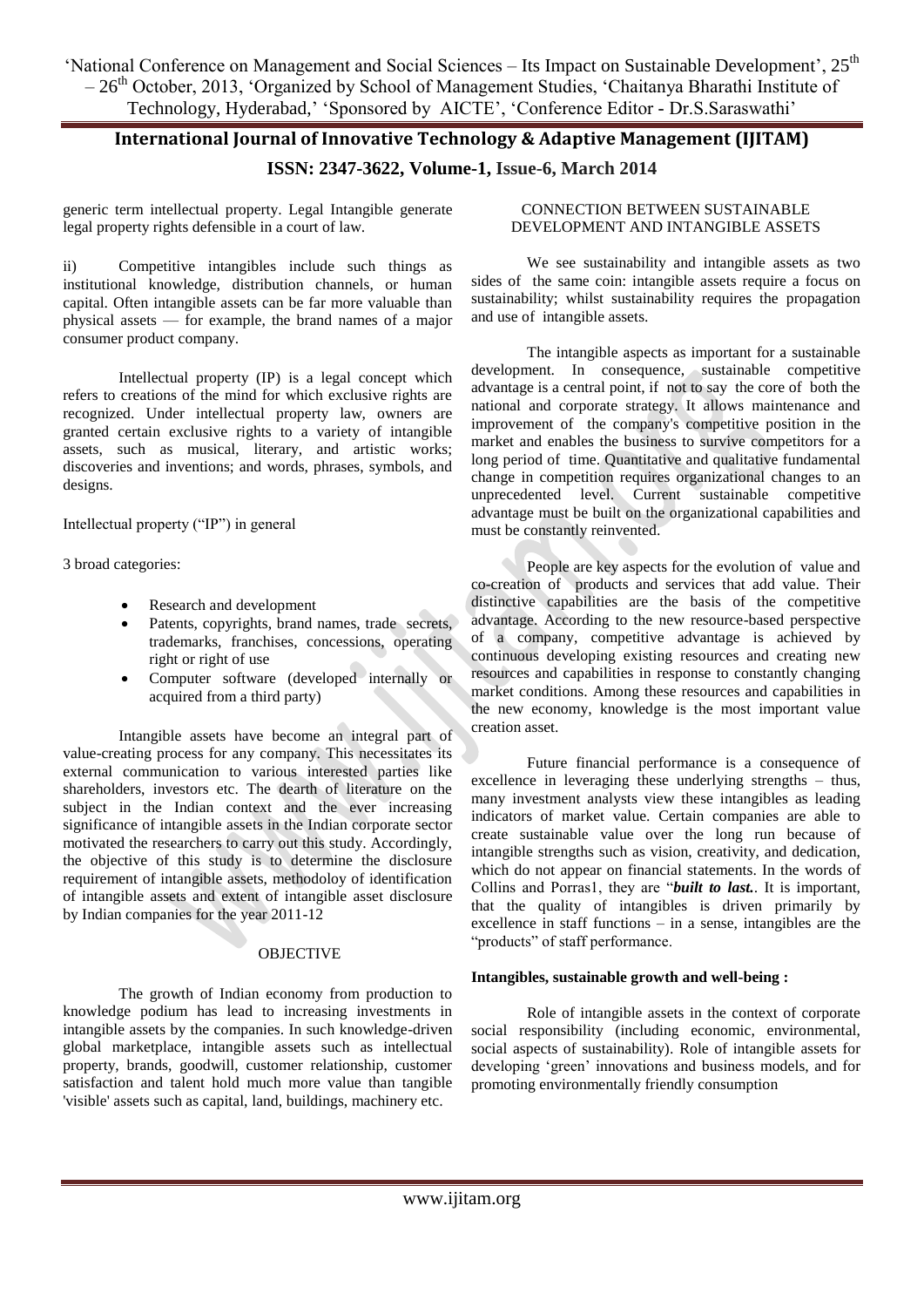'National Conference on Management and Social Sciences – Its Impact on Sustainable Development', 25<sup>th</sup> – 26th October, 2013, ‗Organized by School of Management Studies, ‗Chaitanya Bharathi Institute of Technology, Hyderabad,' 'Sponsored by AICTE', 'Conference Editor - Dr.S.Saraswathi'

# **International Journal of Innovative Technology & Adaptive Management (IJITAM) ISSN: 2347-3622, Volume-1, Issue-6, March 2014**

Role of intangible assets as a source for increasing well-being at individual and societal levels for socially sustainable growth.

Intangible assets could also play an important role for sustainable growth if they contribute to 'green innovation', new and environmental friendly business models and consumption patterns, welfare services, and cross-disciplinary capabilities. The development of intangible assets such as design, work-life and management practices, human, social and cultural capital, can also be considered as investments in wellbeing and socially sustainable growth.

### **Accounting Standard**

Intangible asset accounting is coming to the forefront of the corporate agenda in most of the countries including India. The Ministry of Corporate Affairs, in collaboration with The Institute of Chartered Accountants of India has been able to incorporate very specific and focused disclosure for intangible assets in the Revised Schedule VI of the Companies Act 1956 which is effective for all the balance sheets being prepared as on 31.03.2012.

Accounting Standard (AS) 26 specifically deals with accounting treatment of intangible assets with respect to recognition, measurement and disclosure in varying business situations.

### **Accounting Standard (AS) 26**

### **Objective:**

The objective of this Standard is to prescribe the accounting treatment for intangible assets that are not dealt with specifically in another Accounting Standard.

### **Intangible Assets – Disclosure**

The Ministry of Corporate Affairs (MCA) has issued revised Schedule VI which lays down a new format for preparation and presentation of financial statements by Indian companies for financial years commencing on or after 1 April 2011. The pre-revised Schedule VI had been in existence for almost five decades without any major structural overhaul. In view of the drastic changes during this long period in economic philosophy and environment coupled with advancements in accounting principles and in global practices relating to corporate financial reporting, a major overhaul of the Schedule was overdue. The revised Schedule VI introduces some significant conceptual changes with respect to disclosure of intangible assets. While the revised Schedule does not adopt the international standard on disclosures in financial statements fully, it brings corporate disclosures closer to international practices

### **Revised Schedule VI**

Section 211(1) of the Companies Act, 1956 requires all companies to draw up the Balance Sheet and Statement of Profit and Loss account as per the form set out in Schedule VI.

As per Revised Schedule VI, the disclosure for fixed assets is to be segregated into:

- (a) Tangible assets;
- (b) Intangible assets;
- (c) Capital work-in-progress; and
- (d) Intangible assets under development

### **Other Disclosures pertaining to intangible assets:**

The financial statements should disclose the following for each class of intangible assets, distinguishing between internally generated intangible assets and other intangible assets:

- the useful lives or the amortisation rates used;
- the amortisation methods used;
- the gross carrying amount and the accumulated amortisation (aggregated with accumulated impairment losses) at the beginning and end of the period;
- a reconciliation of the carrying amount at the beginning and end of the period showing:
- additions, indicating separately those from internal development and through amalgamation;
- retirements and disposals;
- impairment losses recognised in the statement of profit and loss during the period (if any);
- impairment losses reversed in the statement of profit and loss during the period (if any);
- amortisation recognised during the period; and
- other changes in the carrying amount during the period.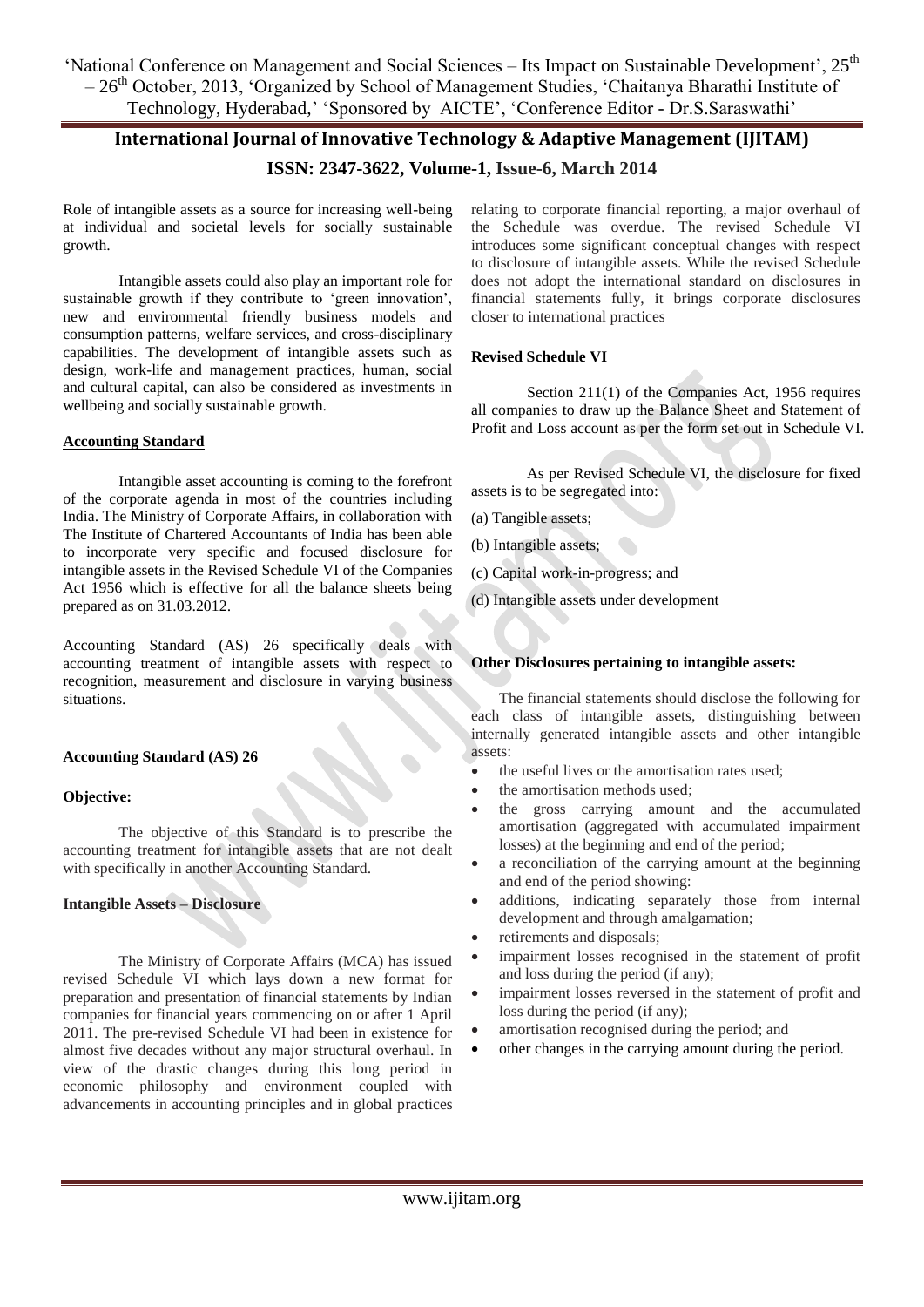'National Conference on Management and Social Sciences – Its Impact on Sustainable Development', 25<sup>th</sup>  $-26<sup>th</sup>$  October, 2013, 'Organized by School of Management Studies, 'Chaitanya Bharathi Institute of Technology, Hyderabad,' 'Sponsored by AICTE', 'Conference Editor - Dr.S. Saraswathi'

### **International Journal of Innovative Technology & Adaptive Management (IJITAM) ISSN: 2347-3622, Volume-1, Issue-6, March 2014**

### IMPORTANCE OF DISCLOSURE OF INTANGIBLE ASSETS

The growth of Indian economy from production to knowledge podium and the growing software  $\&$  IT, financial services, business outsourcing, media, healthcare, pharmaceutical industries etc. have lead to increasing investments in intangible assets by the companies.

### **Influencing Decisions**

Although intangible benefits are hard to define, they can influence business decisions. For instance, the Amway Corp. in September 2011 announced a sponsorship deal to be the official nutritional supplement supplier to the Detroit Red Wings professional hockey team, and to have the Amway logo appear on tickets, other paraphernalia and throughout the team's home arena. Amway said it acted in part to gain the intangible benefits of being associated with a popular sports franchise.

### **Direct Value**

Intangible assets, unlike intangible benefits, can have a value assigned to them for accounting purposes, similar to valuing buildings and equipment. Intangible assets can have a direct dollar value if they are purchased from another entity, such as buying a well-established brand name. Intangible assets with limited useful life, such as with a copyright, can be depreciated over time. Intangible assets also can have indefinite life, such as with a trademark or perpetual franchise

### **Merger and Acquisition**

Intangible assets also play an important role in Mergers and acquisitions. In large M&A transactions, the share represented by intangible assets has gotten progressively larger. The rules on recognition methods and accounting treatment for intangible assets will have a major impact on the future expression of operating results by post-M&A enterprises, and the importance of intangible assets in those results will continue to grow.

### **Future Benefit**

Tangible asset provide information on Company's performance from yesterday untill today. Once can measure companys doing well or not, according to the asset it has accumulated untill today. But this accumulation of tangible assets does not give any information on how the comapny will perform in the future. Where as, But this accumulation of tangible assets does not give any information on how the comapny will perform in the future.

### **Corporate Community**

Intangible Asset in Todays Corporate Community is very important to understand and that's the reason intangible assets are so important today for the stock markets analysts and the Banking and finance community.Funds and private equity firms focused on intangaible assets, IP, changing senior management views.

### **Does Intangible Asset makes Impact on the financial statement**

### **Case Study:**

Most Inspiring and famous personality, co-founder of facebook – Mark Zuckerberg, had a deep interest in computer and writing computer software with the result and outcome of which "Facebook" was developed. It was his intellectual knowledge for computer software made him generate most poular social networking website Facebook. For the purpose of making it legal and not to getting duplicated with any other person, facebook has regeistered their copyright. Significance of registration if so huge that Mark Zuckerberg is a millionaire due to his creation of facebook.

### **Intangible Asset Disclosure in Pharma Industry**

**Fact** - Despite the significance of its communication externally, only Alembic Ltd. from pharmaceutical industry have disclosed their brand valuation information in their annual reports for the years 2003-04 and 2007-08 respectively. Low disclosures regarding brand valuation in annual reports could be inferred from the fact that companies yet do not realize the significance of brand value in determining its true overall value. The other reason could be that the companies might be reluctant to share this information with their stakeholders because of their brand value being low.